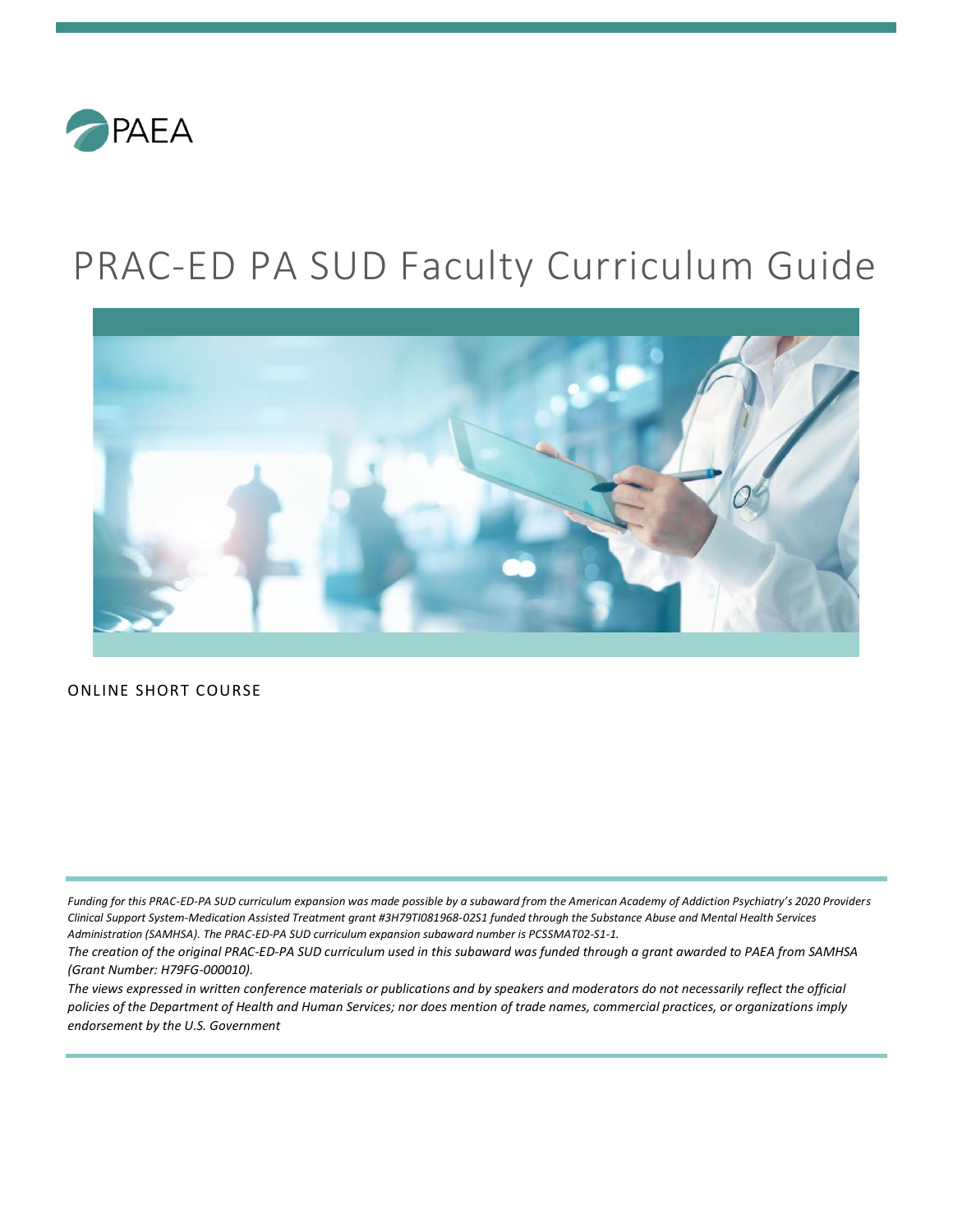The PA faculty who adapted this curriculum would like to dedicate this PA student learning experience to patients, and their families, who struggle with the disease of addiction.

# CONTENTS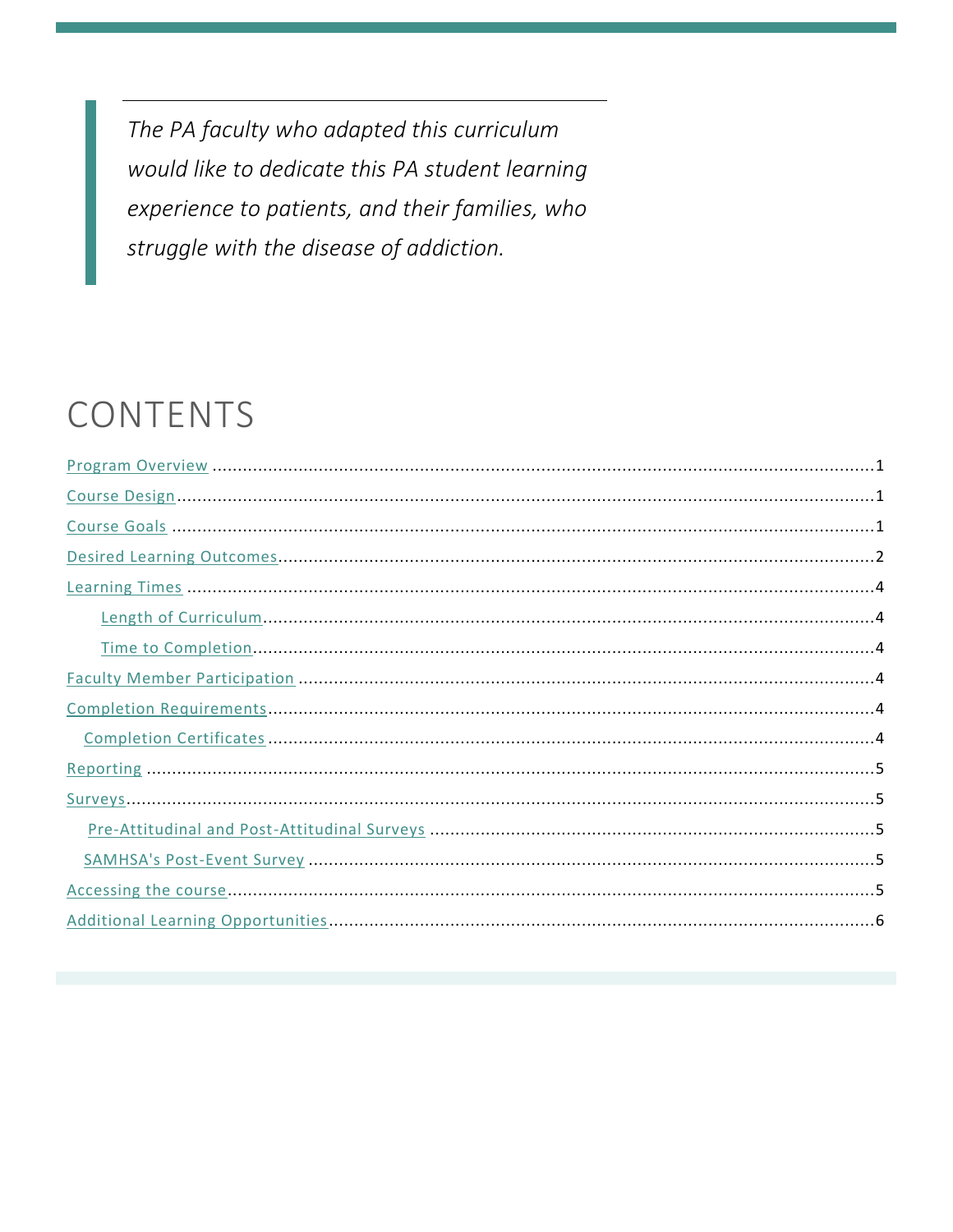### Program Overview

The purpose of this program is to expand PA program participation in the online PRAC-ED-PA SUD Curriculum to further prepare PA graduates to address the substance use disorder epidemic that continues to exact a heavy toll on lives, health, and resources throughout the United States. PAEA believes that PA students/faculty will be more likely to take the MAT waiver course and integrate this care into their clinical practices if they are provided with an expanded foundation on SUDs.

## Course Design

The SUD curriculum is comprised of six parts: a course introduction to substance use disorder, as well as five learning modules made up of individual lessons:

| MODULE 1 | Overview of Substance Use Disorder (SUD)               |
|----------|--------------------------------------------------------|
| MODULE 2 | Stigma and Available Treatments                        |
| MODULE 3 | Medications, Toxicology & Urine Testing, Comorbidities |
| MODULE 4 | <b>Specific Substances</b>                             |
| MODULE 5 | Special Populations & Citation List                    |

This curriculum is delivered via the **Rise learning management system** (LMS) and should be assigned to students in an appropriate sequence building on other curricular content. Suggested minimum prerequisites include previous exposure to clinical medicine and pharmacology content related to the autonomic nervous system, neurotransmitters and pharmacotherapeutic foundational topics.

#### Course Goals

Upon successful completion of the course, students will be able to:

- **1. Understand** and apply epidemiologic evidence to the screening, identification, treatment, and referral of patients with SUDs
- **2. Learn** the basic neurobiology of addiction and how to apply this knowledge to the evaluation and treatment of patients with SUDs
- **3. Identify** the substances associated with SUD and how this affects the individualized choice of treatment
- **4. Recognize**, identify, treat, and refer patients who have comorbid mental and physical conditions associated with SUDs
- **5. Employ** a greater understanding of SUDs to reduce stigma associated with the disorders
- **6. Understand** the laws and regulations governing SUD treatment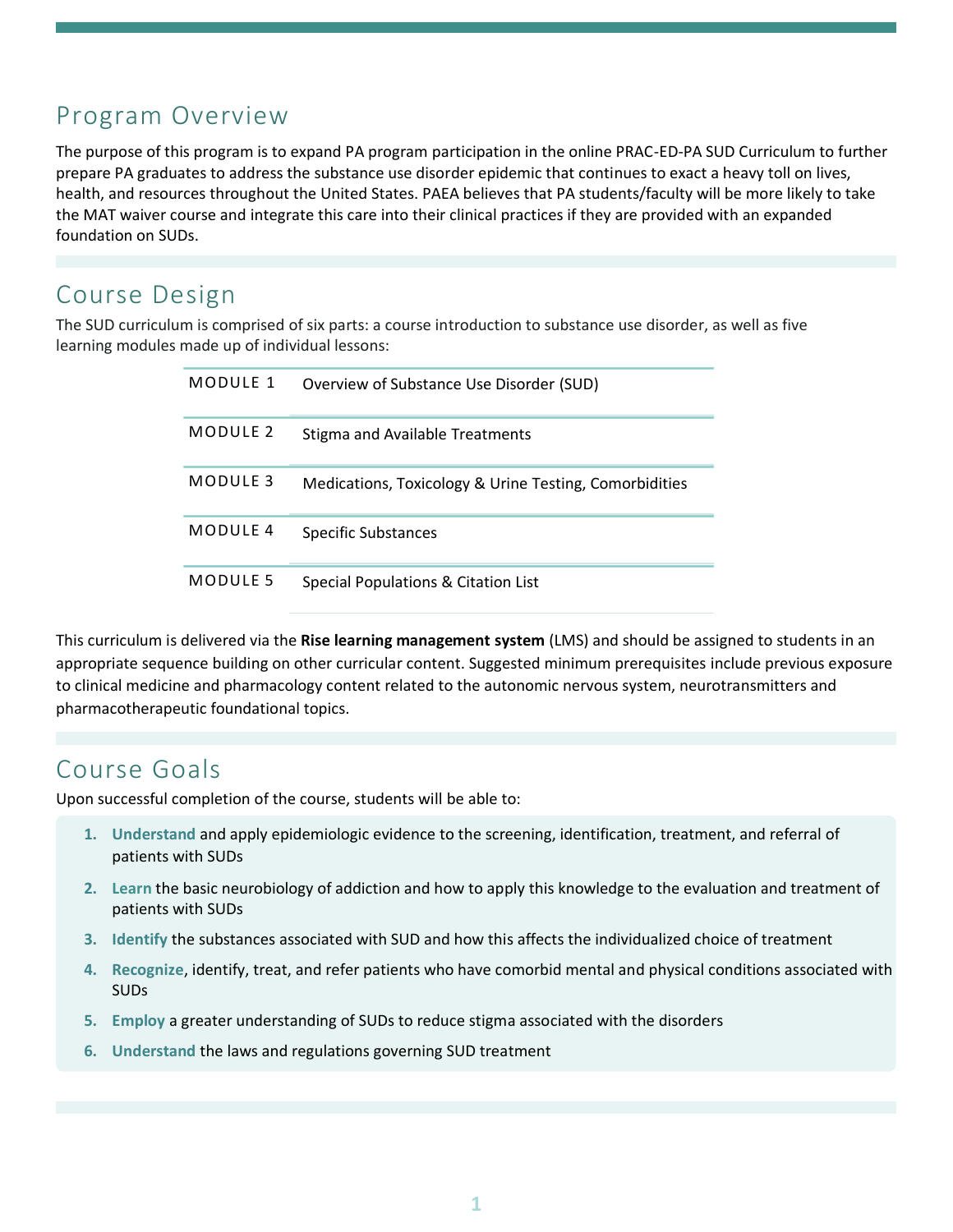## Desired Learning Outcomes

| <b>MODULE 1</b> | Use and apply DSM-5 SUD criteria to the care of individual patients |
|-----------------|---------------------------------------------------------------------|
|-----------------|---------------------------------------------------------------------|

**Recognize** and apply the definitions of abuse, dependence, misuse, and tolerance to patients being screened or seeking care for SUDs

**Correctly employ** the American Society of Addiction Medicine definition of addiction in the care of patients

**Identify** the leading theory about the etiology of addiction

**Describe** the general areas of brain function that are adversely affected in patients using substances of abuse

**Name** key structures of the brain that are involved in decision making, reward responses, impulsivity, motivation, and loss of control

**Describe** how the motivational component of addiction is impacted by the concept of salience attribution

**Recognize** the similarity of behavior addictions to substance use disorders, their treatment, and recognize populations that are at greatest risk

**Name** the most common substances of abuse, barriers to treatment, and the overlap between SUD and mental health disorders

MODULE 2 **Recognize** that SUD is a disease

**Describe** what stigma is and how language plays a role in the medical system caring for patients suffering from SUDs

**Avoid** the use of terms that increase stigma about substance use disorder

**Discern** how the Screening Brief Intervention and Referral to Treatment approach is used with other screening tools to identify patients with SUD

**Employ** the Screening Brief Intervention and Referral to Treatment approach and selectively utilize other screening tools to identify patients with SUD

**Assess** daily and weekly alcohol drinking limits in adult patients

**Describe** the spirit of motivational interviewing (MI) and its four processes

**Employ** motivational interviewing strategies in select patient scenarios

**Use** patient-centered MI skills to help elicit and strengthen the internal motivation for change

**Recognize** patient characteristics that suggest they have the best chance of continuing with 12 step meetings

**Employ** evidence-based 12 step facilitation for alcohol use disorder and individualize referrals for persons with opioid use disorders on medications

**Refer** patients to Alcoholics Anonymous meetings based on interest and community availability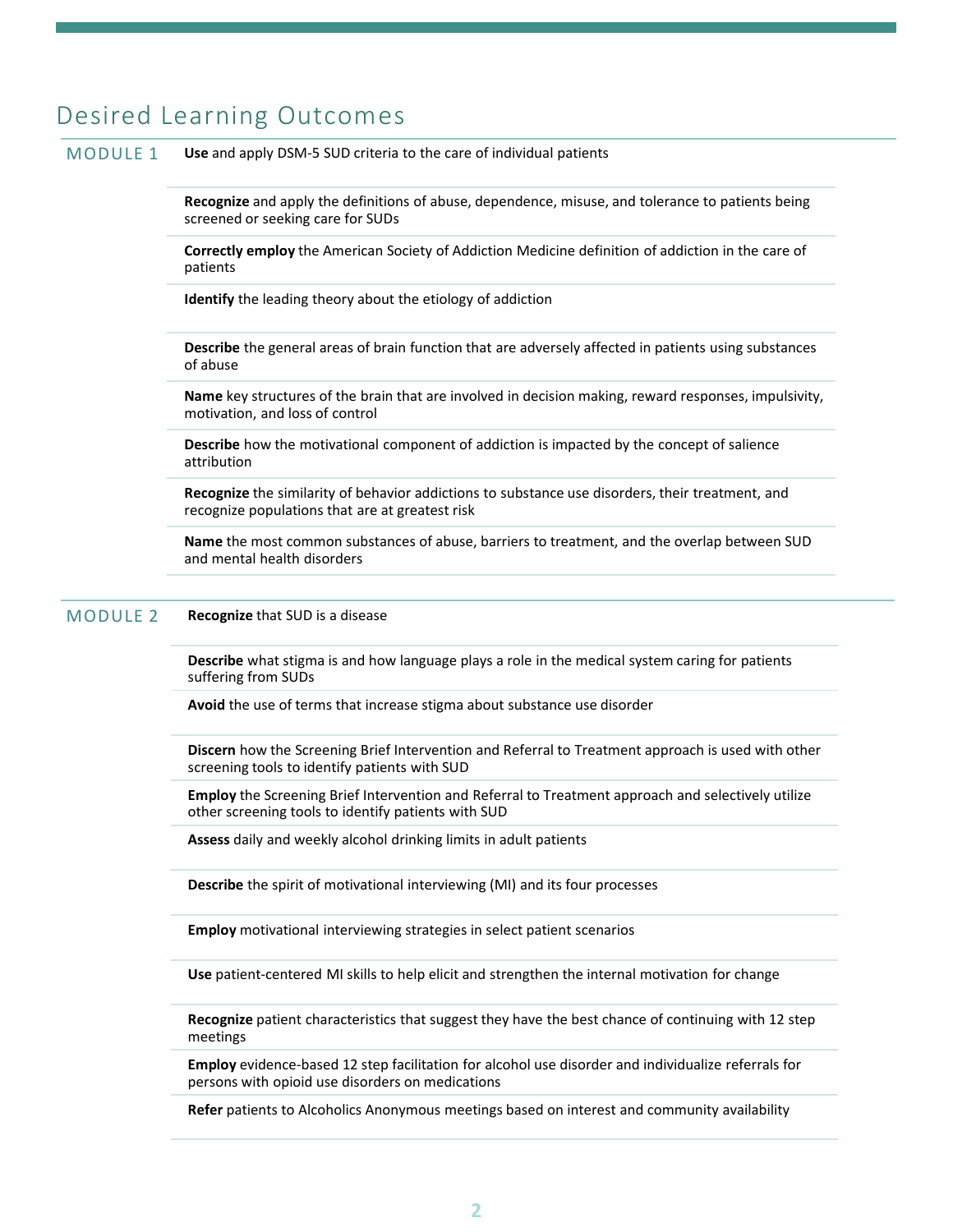| <b>MODULE 3</b> | Describe the neurotransmitters affected in alcohol use disorder and the mechanism of action side and<br>side effects of the treatments: naltrexone, acamprosate, and disulfiram                                    |
|-----------------|--------------------------------------------------------------------------------------------------------------------------------------------------------------------------------------------------------------------|
|                 | Describe the neurotransmitters and receptors affected in opioid use disorder and the mechanism of<br>action side and side effects of the treatments: buprenorphine, methadone, naltrexone, and naloxone            |
|                 | Describe the neurotransmitters and receptors affected in tobacco use disorder and the mechanism of<br>action side and side effects of the treatments: buproprion, varenicline, and nicotine replacement<br>therapy |
|                 | Know how to order the basic types of Urine Drug Testing (UTD), when they should be used and be<br>able to interpret the results including metabolites                                                              |
|                 | Employ approaches to patient interactions when findings on UDT suggest tampering or false positive<br>findings                                                                                                     |
|                 | Identify overlaps between SUD and mental health disorders and other medical conditions                                                                                                                             |
|                 | Recognize and diagnose overlaps between SUD and mental health disorders and other medical<br>conditions                                                                                                            |
|                 | Employ effective approaches to patient interactions when findings on UDT suggest tampering or false<br>positive findings.                                                                                          |
| <b>MODULE 4</b> | List the criteria used in DSM-5 to diagnose alcohol use disorder                                                                                                                                                   |
|                 | Diagnose patients with alcohol withdrawal symptoms and when they are commonly seen                                                                                                                                 |
|                 | List the neurotransmitters impacted by the active ingredients of cannabis and the associated<br>symptoms                                                                                                           |
|                 | Identify the available effective treatment for cannabis use disorder                                                                                                                                               |
|                 | Recognize the mechanism of action, duration, and patient effects of stimulants and their overlap with<br>select hallucinogens                                                                                      |
|                 | Describe the appearance of ecstasy and common combinations with other substances                                                                                                                                   |
|                 | Detail the physiologic impacts of licit and illicit drugs                                                                                                                                                          |
|                 | Grasp opioid use disorder medications' mechanism of action, indications, and patient follow-up                                                                                                                     |
|                 | List generally accepted lab tests performed when beginning patient treatment for opioid use disorder                                                                                                               |
|                 | Know how federal laws and regulations impact prescribing of controlled substances in the treatment<br>of opioid use disorder                                                                                       |
|                 | Grasp benzodiazepines' mechanism of action, risk for misuse and addiction, and risks associated with<br>withdrawal                                                                                                 |
|                 | Identify benzodiazepines that present challenges for urine drug test monitoring due to metabolism                                                                                                                  |
|                 | Outline strategies for safely discontinuing benzodiazepines                                                                                                                                                        |
|                 | Describe "red flag" behavior among patients with substance use disorder                                                                                                                                            |
|                 | Explain hallucinogens' mechanism of action, signs and symptoms, risk for addiction, and treatment                                                                                                                  |

options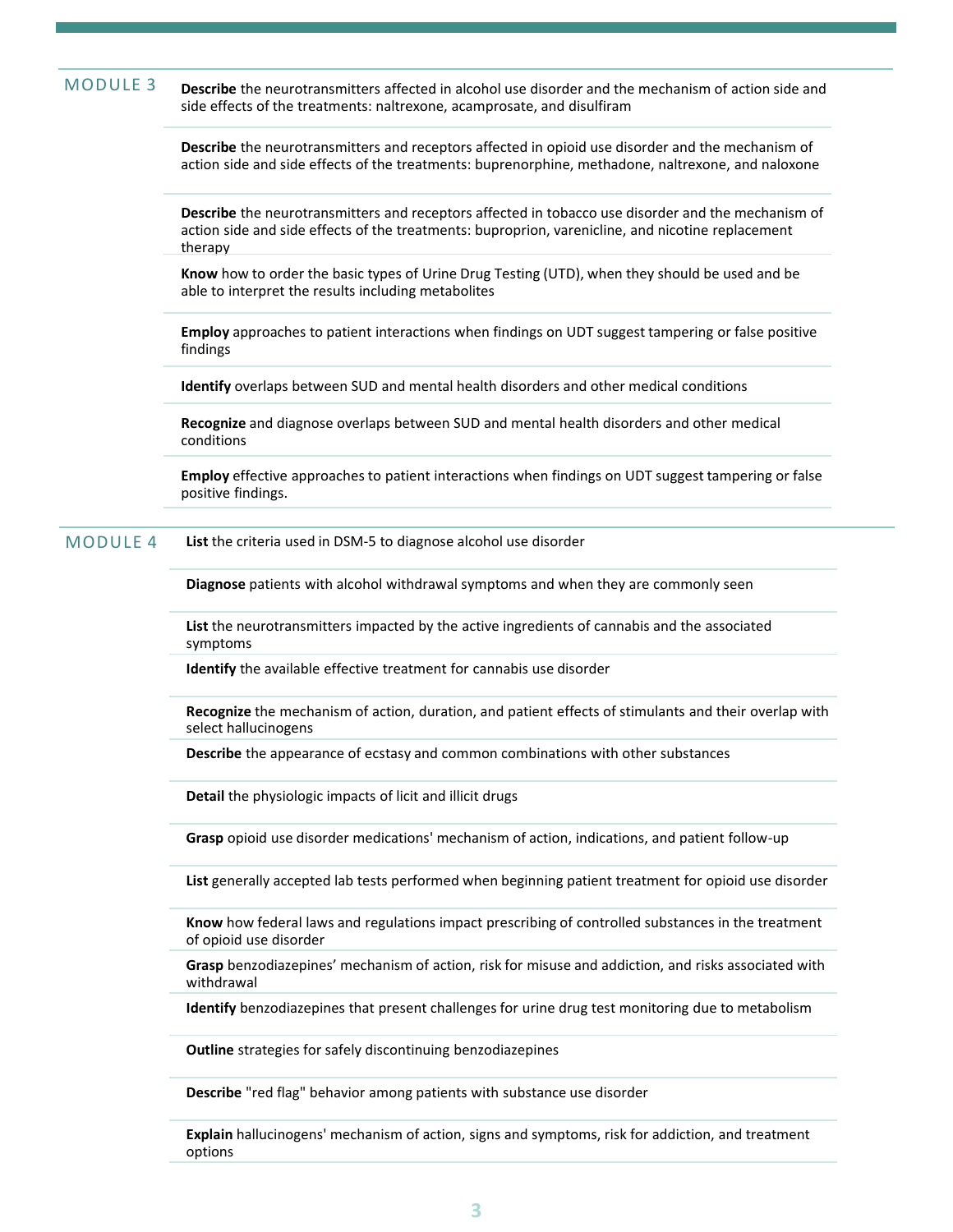#### MODULE 5 **Describe** the general treatment principles used while prescribing controlled substances to older patients and how to recognize misuse

**Recognize** gender differences in the epidemiology of substance use disorders

**Explain** maternal addiction, perinatal challenges, neonatal abstinence syndrome (NAS), and effective treatments

**Select** appropriate treatment regimens for adolescents with tobacco use disorder

**Detail** how substance use disorders differ in adolescents and apply evidence for referral and treatment

**Determine** effective and safe prescribing, monitoring practices, and treatment goals for patients treated with opioids for chronic pain

#### Learning Times

#### Length of Curriculum

The curriculum is designed to be completed in approximately **6-8 hours.** 

#### Time to Completion

It is recommended that programs require their students to complete this curriculum over a **10- to 14-day period** and incorporate it into existing behavioral health course content.

#### Faculty Member Participation

It is ideal that at least **one program faculty member** work through the PRAC-ED-PA SUD curriculum. Faculty will be given access one week before their scheduled delivery window is set to begin. PAEA will reach out to program faculty following the scheduled delivery period asking for feedback about the curriculum. Not only is this critical for continuous quality improvement of the curriculum, but for tailoring the curriculum to suit your individual program needs and goals.

#### Completion Requirements

Each module includes a **pre-test** that should be completed before the module begins. Each module concludes with **postquiz** questions that are scored. **80% is considered passing.** These questions can be used as a built-in assessment for the curriculum that may, at program discretion, be used as a grade for the course. Programs may also consider adapting existing and new assessments utilizing the PRAC-ED-PA SUD curriculum.

**It is important that students work their way through the course content in order as it is sequenced to build on knowledge in the preceding sections.** 

#### Completion Certificates

After completing each module students will receive an email with a link to download a completion certificate. Note that certificates do not include post-quiz scores or completion times.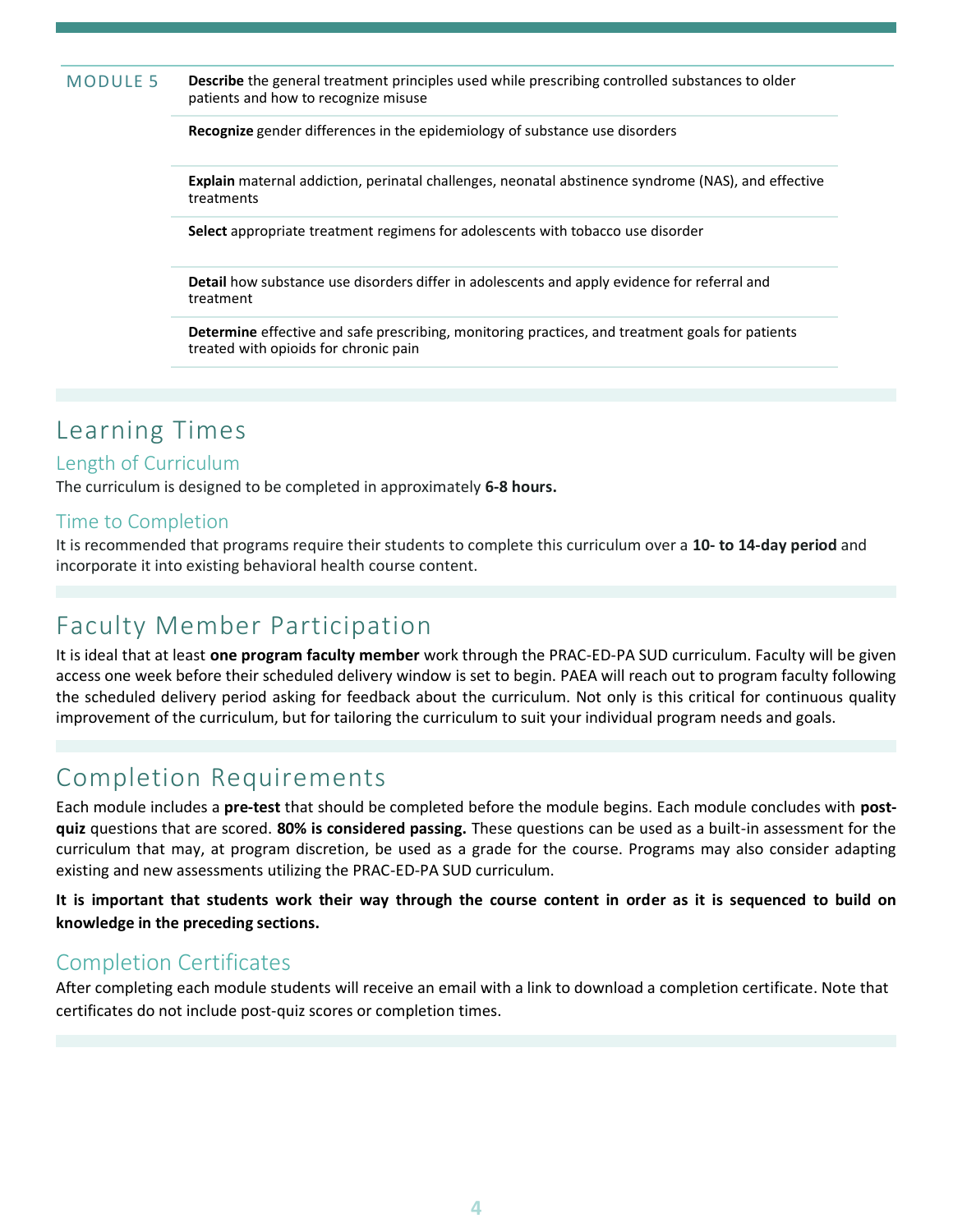## Reporting

PAEA will provide a final report to faculty at the end of the scheduled delivery window that verifies students' **completion status and total time they engaged with the curriculum.** This provides the information necessary for the assignment of **Pass/Fail scores**. If your program requires percentage scores for grading purposes, you can ask students to screenshot their quiz results at the end of each module.

**Students will only be guaranteed access to the curriculum during their assigned delivery window so programs that will need students to take screenshots of their quiz scores are encouraged to communicate this early-on.** 

### Surveys

#### Pre-Attitudinal and Post-Attitudinal Surveys

As part of the Substance Abuse and Mental Health Services Administration (SAMHSA) federal grant that supports the development and delivery of this curriculum, **we are asking participants to fill out an attitudinal survey prior to beginning the course and after completing course.** The surveys include statements and Likert scaling to determine preand post-curricular attitude change from exposure to the curriculum. These surveys are critical to measuring the curriculum's impact on attitudes towards the treatment of patients with SUD. Participation is anonymous apart from demographics and program name.

#### SAMHSA's Post-Event Survey

The post-event survey asks participants about their **overall experience with the course** and offers an opportunity to provide **honest, anonymous feedback**. This feedback will be used to provide information to SAMHSA and to assist us in planning future meetings and programs.

Although completion is not required, **programs are encouraged to emphasize these surveys to their students.** Completion of this survey indicates that you have given your consent to participate.

> *All surveys are located on the Rise LMS course homepage (right). The pre-attitudinal survey can be found under, "Intro-Curriculum Survey." Both the post-attitudinal survey and the post-event survey can be found under, "Closing Curriculum Surveys."*